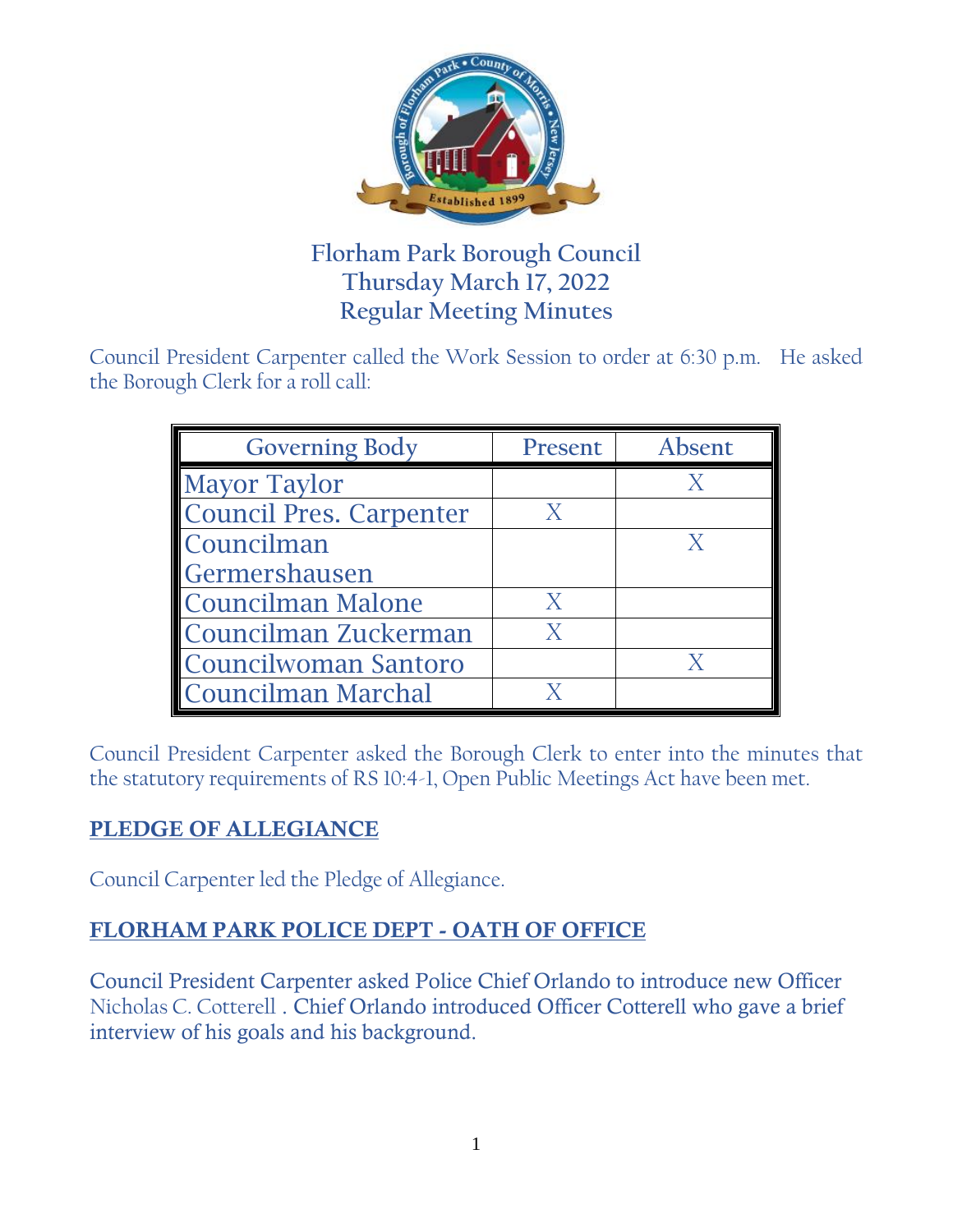## $\triangleright$  Resolution # 22-49 Authorizing the Hire of a New Police Officer in the FPPD & Swearing in of Nicholas C. Cotterell as a Police Officer

Councilman Marchal made a motion to approve Resolution #22-49 . The motion was seconded by Councilman Zuckerman,

#### **Roll Call Vote:**

| <b>Council Member</b> | Aye | Nay | Abstain | Absent | <b>Comments</b> |
|-----------------------|-----|-----|---------|--------|-----------------|
| Carpenter             |     |     |         |        |                 |
| Germershausen         |     |     |         |        |                 |
| Malone                |     |     |         |        |                 |
| Zuckerman             |     |     |         |        |                 |
| Santoro               |     |     |         |        |                 |
| Marchal               |     |     |         |        |                 |
| <b>Total</b>          |     |     |         |        |                 |

Council President Carpenter asked Mr. Cotterell to step up to the dais to be sworn in with the presence of his family. He was sworn in by Deputy Clerk Maryann Lang.

### **COUNCIL PORTFOLIO UPDATES:**

**Council President Carpenter provided the following report:**

#### **Fire Department:**

 $\triangleright$  The Department is 28 response calls ahead of this time last year.

#### **Department of Public Works:**

- $\triangleright$  DPW has been working on spring clean-up
- $\triangleright$  Working on catch basin inspection and clean-up
- Also working on getting Borough ball fields ready for upcoming sporting season
- $\triangleright$  Gazebo refurbishing project underway

#### **Engineering:**

- Columbia/Park Street Intersection Improvement Project- Awaiting delivery of traffic signal components.
- Briarwood Road & Intersection Improvements- Concrete work completed. Project complete aside from fertilizing and seeding.
- Elm Street Road and Drainage Improvement Project- Survey obtained from residents has resulted in the proposed installation of angled granite block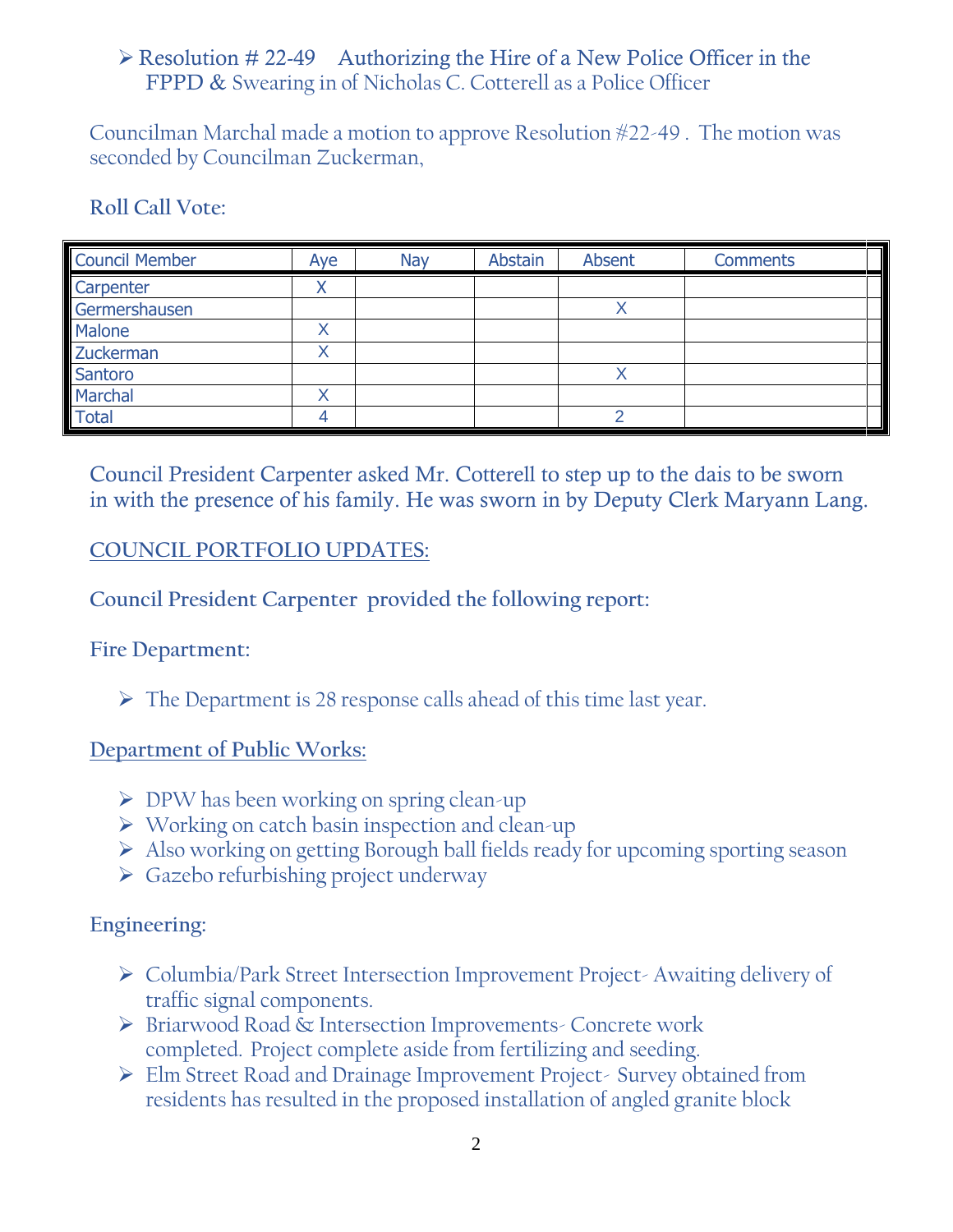mountable curb along the Elm Street residential frontages. 6" granite block vertical curb will be installed from the start of the project at Emmett Field and will extend along the Elm Street Recreation Area and DPW Storage Yard in order to deter on-street parking. The curb will transition to angled mountable granite block curb in front of all residents. There will be some areas where mountable curb will be opposite 6" vertical curb along Elm Street. Project is scheduled to go out to bid in Spring. NJDOT grant funding is involved (\$411,700).

- Drainage Study at Farr Lane & Murphy Circle- Nothing to report. Borough Attorney reviewing Easements.
- Notified Morris County Cooperative Milling and Paving company. We will meet shortly to review the following roads to be paved: Murphy Circle, Farr Lane, Indian Lane, Cherokee Trail, Overlook Drive, and Driftway.

## **Councilman Malone provided the following report**.

### **Finance:**

- $\triangleright$  Patrice Visco is planning on Introducing the 2022 Budget tonight.
- $\triangleright$  Patrice is planning on holding an auction to rid the Borough of obsolete vehicles and equipment.

### **Recreation:**

- The turf fields at Volunteer Park have been installed and look terrific. Thank you to John Timmons and to the DPW for all of their help on that. It looks terrific.
- Day Camp will begin online camp registration tomorrow; camp begins June 24 and ends august 12th
- $\triangleright$  Spring Cheer available to kids in Pre-k, Kindergarten and 1<sup>st</sup> Grade. Cheerleaders are also welcome to greet runners at the Jaycees/Streeter 5K
- $\triangleright$  Pilates class on Monday Begins /April 14 from 9:00 am-9:45. \$100 for 10 sessions
- $\triangleright$  5-week pickle ball classes are being offered. Tuesdays at 4-5 p.m. for new players and from 5-6 for advanced players.
- Men's over 30 Basketball is ongoing at Brooklake school.
- Leagues have begun practices on turf field; games to begin April
- $\triangleright$  John and Dianne have taken over senior bus trips. Trips will also be subsidized to make trips more affordable for seniors.
- $\triangleright$  Just wanted to send a thank you to Angela Carlucci for her help designing the logo at Volunteer's field.
- After a 2 year COVID hiatus, the Florham park Recreation Department and the Jaycees will be hosting The Annual Easter Egg hunt.
- $\triangleright$  April 23 is Baseball Day. Teams will be leaving Holy Family Parking lot and gathering at Emmett I where Mayor Mark Taylor will throw out the first pitch.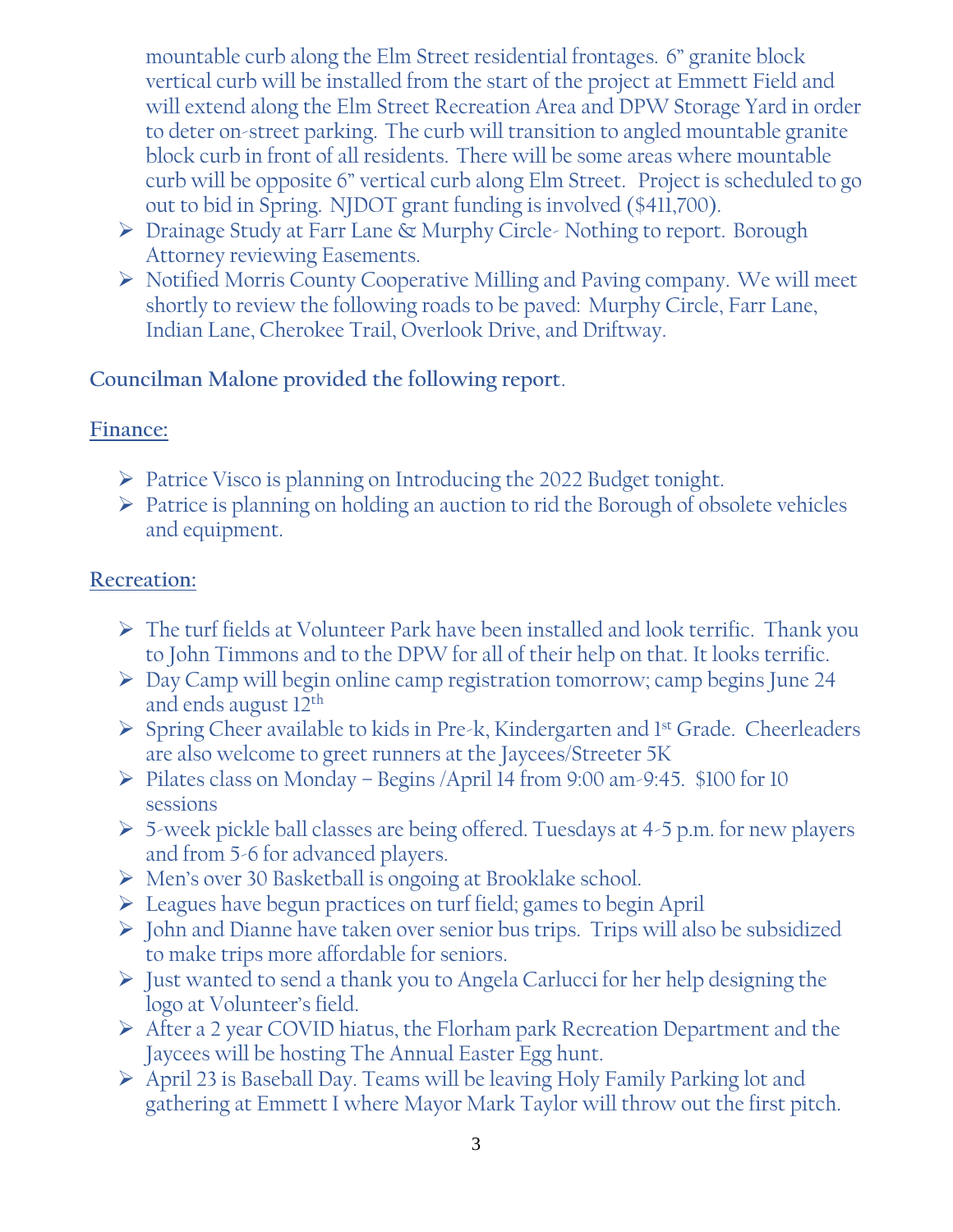## **Councilman Zuckerman provided the following report:**

#### **Senior Citizens:**

- $\triangleright$  Seniors held a meeting in March. There was a very interesting Real Estate Speaker who discussed the median house prices in Florham Park. At the beginning of 2021 the price was \$856,000 and in 2022 was \$1,240,000 which is a 46 percent increase.
- $\triangleright$  The next meeting is March 23rd.
- > The next AARP meeting is April 19th.

## **Environmental Commission:**

- $\triangleright$  The next meeting is March 24.
- $\triangleright$  Spring Garden Lake will have activities on Saturday March 23<sup>rd</sup> for Earth Day. The Public is invited to attend and participate

### **Board of Education:**

 $\triangleright$  Board of Education held a special meeting on March  $7<sup>th</sup>$  where legal and personnel issues were discussed. A large number of parents attended regarding safety in schools.

## **Municipal Pool:**

 There are two Pool Ordinances on the Agenda on is regarding fees and the other is regarding repairs.

## **Councilman Josh Marchal provided the following report:**

#### **Library Board of Trustees:**

- $\triangleright$  Community Conversation is continuing. There is one more session next Tuesday. Councilman Carpenter was guest speaker. It was a spirited discussion, which also included Mayor Taylor
- Ronda Devet sang at Library; excellent showing
- $\triangleright$  Next meeting 3/21

## **Gazebo Committee:**

 Gazebo is continuing plans for 2022 Concert Series. They will be meeting sometime next week to come up with fundraising ideas.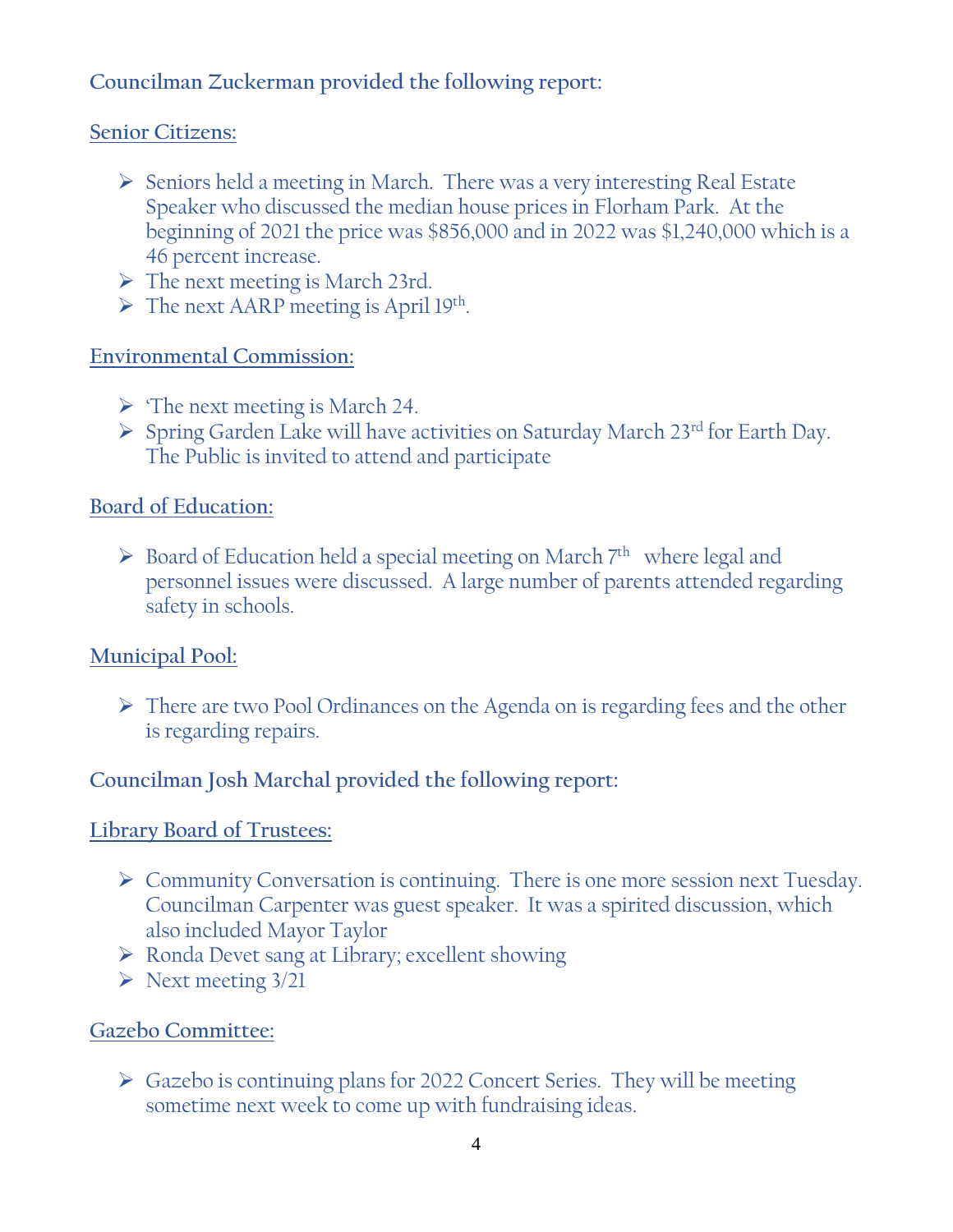## Board of Health

- $\triangleright$  There are no new updates.
- $\triangleright$  The next meeting is April 15<sup>th</sup>

# **Water Utility:**

- $\triangleright$  Well Rehabilitation Project-Transmission line now connected to well piping and all well piping has been completed. Controls and valve drives currently being installed. Still on schedule for the Well to be fully operational by 3/31/2022 (Milestone #1).
- $\triangleright$  Well Transmission Project-Met with Contractor to discuss remaining punch list items. Contractor has scheduled permanent trench pavement repairs for middle of next week.
- Water Meter replacement project- The Water Department is getting good responses to letters which were sent out last month. Twenty (20) meters have been installed so far. Due to decent response, the Council will consider ordinance revision to establish installation fee later this year, if necessary.
- Water Tank Rehabilitation Design Project- Updating leases continues and will likely span over several months and could affect income. No additional updates.
- $\triangleright$  Daily and Weekly Duties completed. Replaced 3 way control valve for Ross Valve at Well #4. Repaired hydrant and service line in front of 206 Ridgedale. Picked up leftover water meters from National Metering Services which will be installed by the Borough Water Department. Continued with lead service inventory.

## **Sewer Utility:**

- Submitting Flood Hazard Area and Wetland Permits for the Sewer Plant. This will be basis for future construction of improvements within the Plant and the possible expansion into the adjacent Borough owned property.
- Colliers Engineers continues to work on the 3rd Clarifier, Bar Screen, and Generator design.
- Carrigan Lane/Burnet Road Sewer and Sewer Pump Station project- GPI Consultants finalizing plans for construction for bid in late Winter or early Spring. Coordination with the utilities continues to provide gas and electric service to the proposed pump station.
- Beechwood/Elmwood Cured-In-Place Lining Project- Sewer Utility completed CUBING the area in order to obtain pipe videos for CDM. CDM has commenced generating plans and specifications for the project.
- · Daily and Weekly Duties completed. CUBED storm drain at 77 Elm for Engineering Department. Jetted and CUBED troubled sewer pipe (grease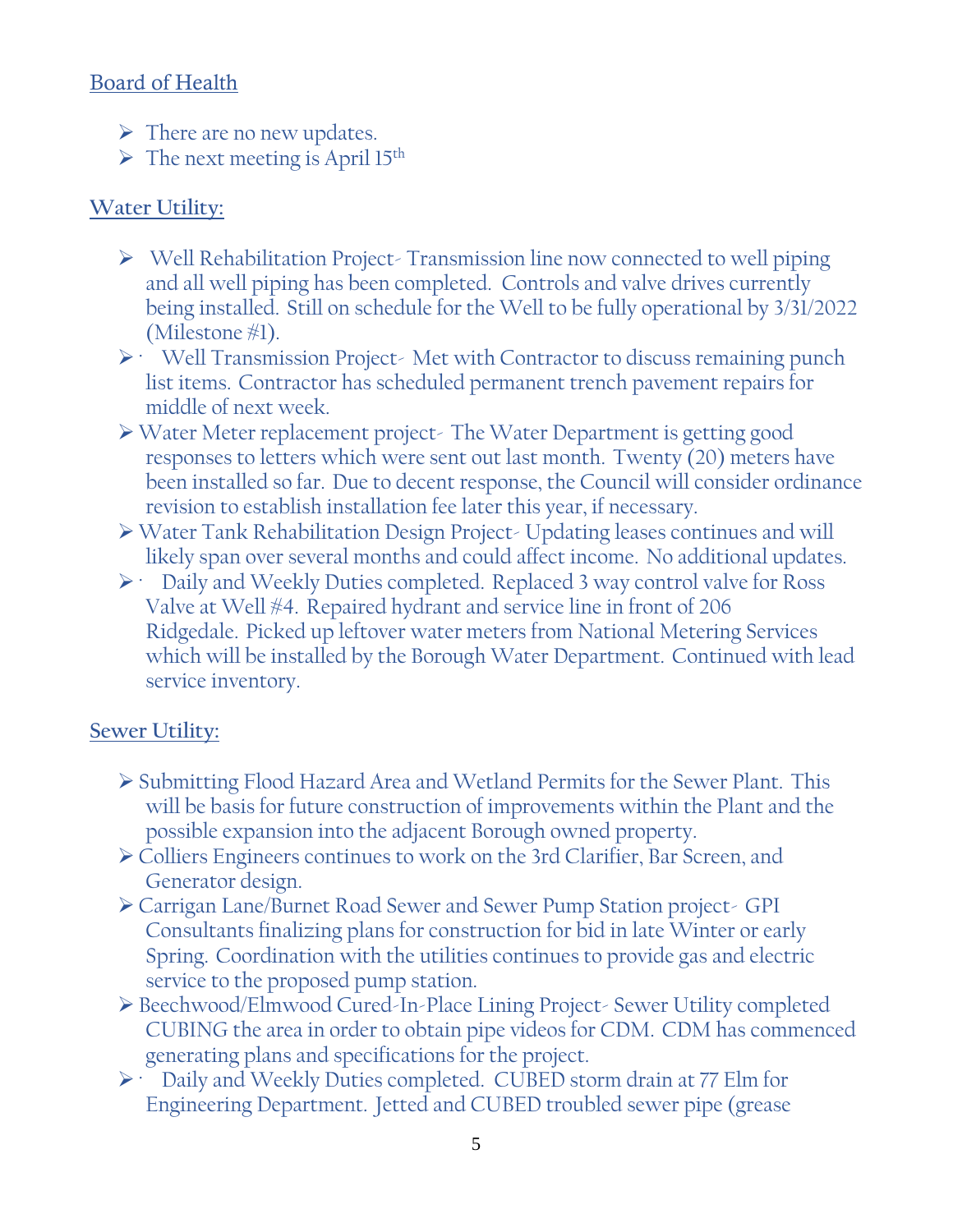accumulation) at Mann Avenue as part of routine maintenance. Completed quarterly testing of backflow preventers. A portion of DPW Garage B will be insulated with spray foam. Heat was previously installed. Jet Truck will now be able to be stored in Garage B during winters.

# I. APPROVAL OF MINUTES

Council President Carpenter asked for a motion to approve the minutes of the Work Session of March 3, 2022.

The motion was seconded by Councilman Zuckerman.

## **Roll Call:**

| Member of the Governing Body | Yes | <b>No</b> | Abstain | Absent         | Total |
|------------------------------|-----|-----------|---------|----------------|-------|
| Carpenter                    | X   |           |         |                |       |
| Germershausen                |     |           |         | $\sf X$        |       |
| Malone                       | X   |           |         | X              |       |
| Zuckerman                    | X   |           |         |                |       |
| Santoro                      |     |           |         |                |       |
| <b>Marchal</b>               | X   |           |         |                |       |
| Total                        | 4   |           |         | $\overline{2}$ |       |

# BOROUGH OF FLORHAM PARK – COLA ORDINANCE

**Councilman Carpenter** asks **Councilman Malone to** introduce Ordinance **# 22-8 Councilman Malone** reads Ordinance **# 22-8** by title as follows:

 **# 22-8** An Ordinance To Exceed The Municipal Budget Appropriation Limits and To Establish a Cap Bank (N.J.S.A. 40a:4-45.14

**Councilman Malone** explains the Ordinance & moves for adoption on 1st Reading.

Council Person Zuckerman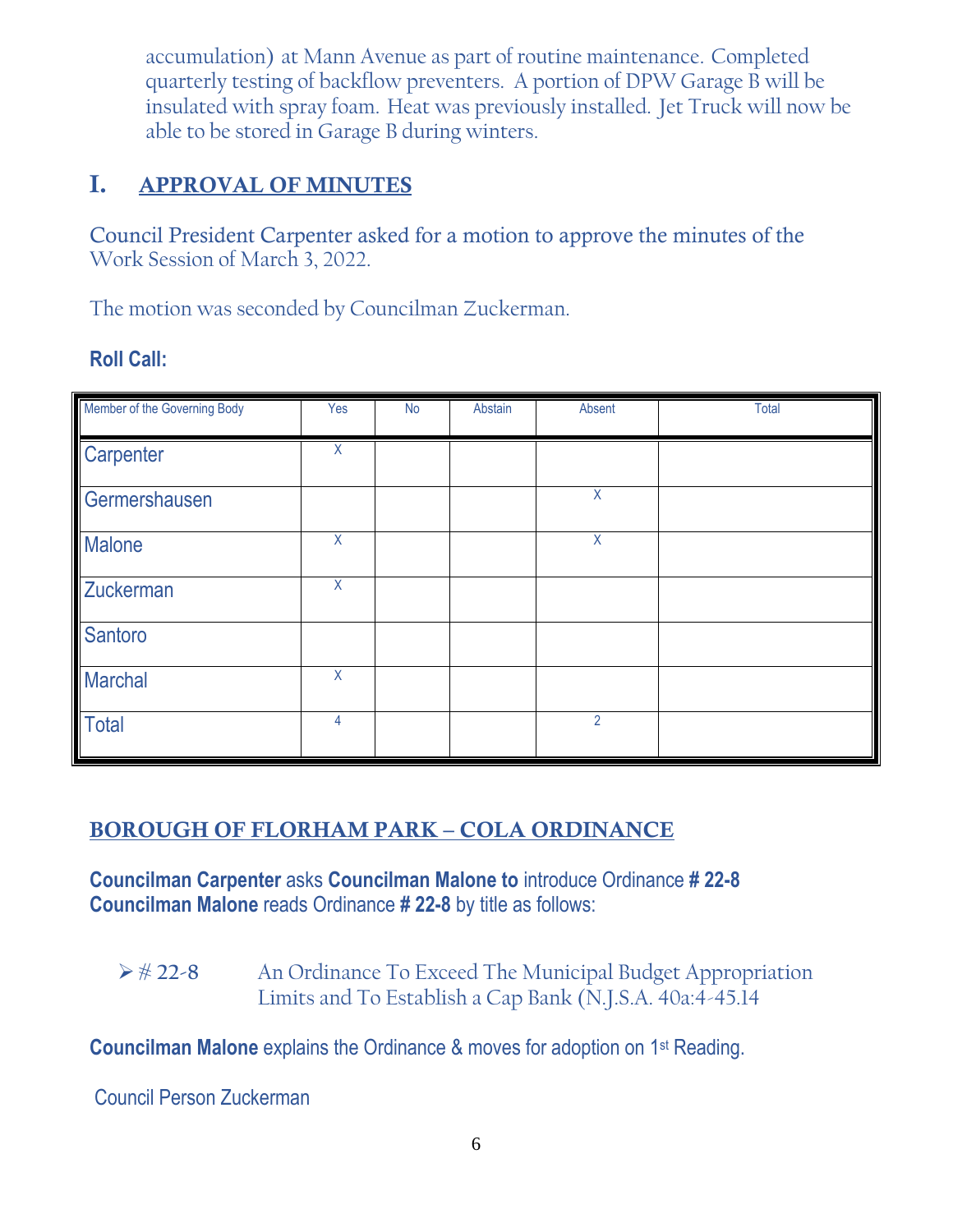Council President Carpenter asks the Clerk for a roll call.

| <b>Council Member</b> | <b>Motion</b> | 2 <sub>nd</sub> | Yes | <b>No</b> | <b>Abstain</b> | Absent |
|-----------------------|---------------|-----------------|-----|-----------|----------------|--------|
| Carpenter             |               |                 |     |           |                |        |
| Germershausen         |               |                 |     |           |                |        |
| <b>Malone</b>         |               |                 |     |           |                |        |
| <b>Zuckerman</b>      |               |                 | '   |           |                |        |
| Santoro               |               |                 |     |           |                |        |
| <b>Marchal</b>        |               |                 |     |           |                |        |
| <b>Total</b>          |               |                 |     |           |                |        |

#### **Councilman Malone states:**

**WHEREAS,** the above Ordinance was introduced, read by title at this Council Meeting held on March 17, 2022, and passed on first reading;

**NOW, THEREFORE, BE IT HEREBY RESOLVED** that at a council meeting to be held on April 21, 2022 at 6:30 p.m. prevailing time, at a duly advertised meeting, this Council will further consider this Ordinance for a second reading and final passage.

**AND BE IT FURTHER RESOLVED** that the Clerk of this Borough is hereby requested to publish the proper notice thereof, including the Ordinance, post the Ordinance on the bulletin board in the Municipal Building and make copies available to members of the general public.

**Councilman Malone** I hereby move for approval of this Ordinance on 1<sup>st</sup> reading.

**Councilperson** Zuckerman seconds the motion. Council President asks the Clerk for a roll call.

| <b>Council Member</b> | <b>Motion</b> | 2 <sub>nd</sub> | Yes | <b>No</b> | Abstain | Absent |
|-----------------------|---------------|-----------------|-----|-----------|---------|--------|
| Carpenter             |               |                 |     |           |         |        |
| Germershausen         |               |                 |     |           |         |        |
| <b>Malone</b>         |               |                 |     |           |         |        |
| Zuckerman             |               |                 |     |           |         |        |
| Santoro               |               |                 |     |           |         |        |
| <b>Marchal</b>        |               |                 |     |           |         |        |
| Total                 |               |                 |     |           |         |        |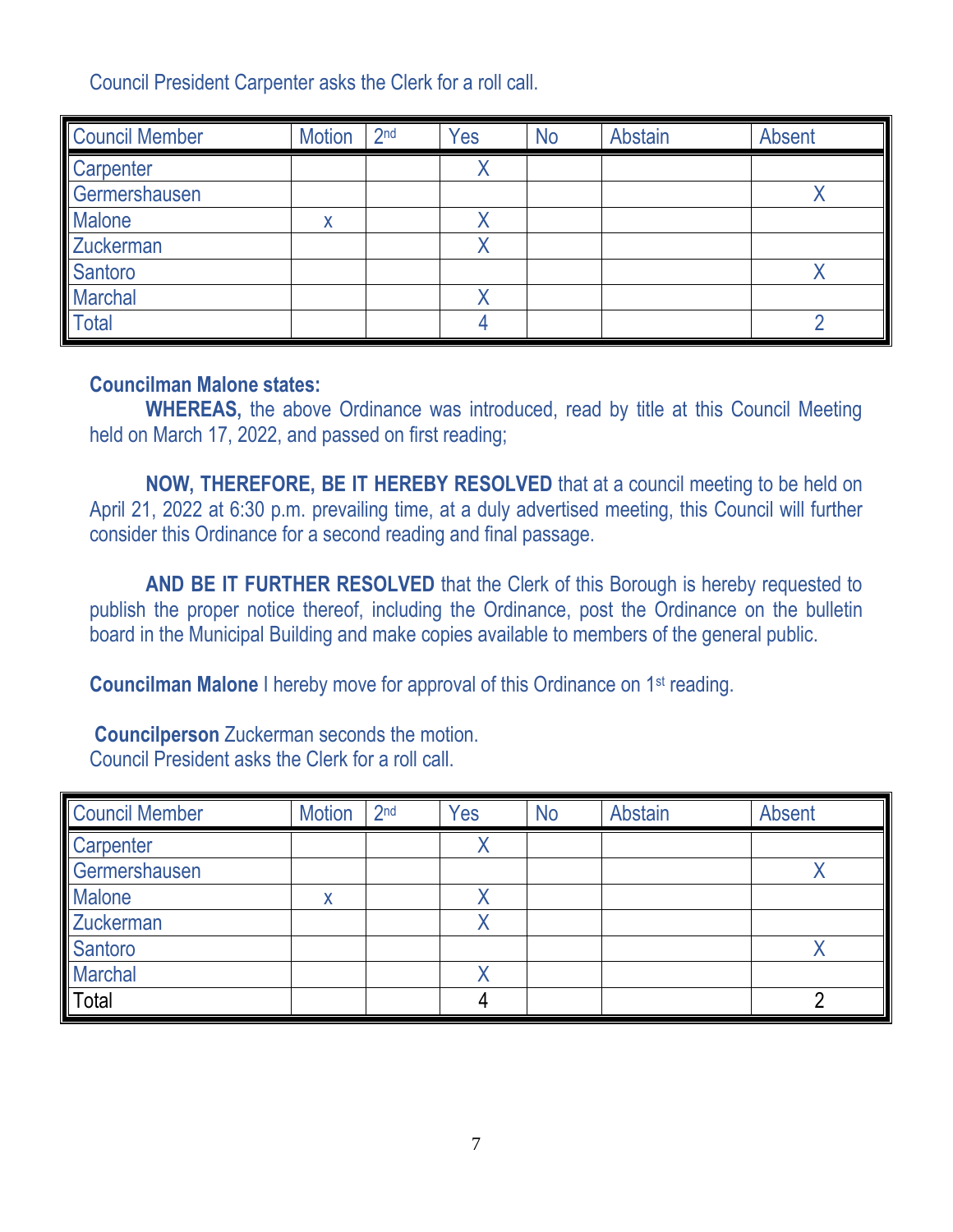## BUDGET RESOLUTIONS : INTRODUCTION OF THE 2022 MUNICIPAL BUDGET

- # 22-51 **Authorizing the 2022 Municipal Budget To Be Read By Title**
- # 22-52 **Introduction of the 2022 Municipal Budget**
- # 22-53 **Authorizing Governing Body Certification of Compliance with the United States Equal Employment Opportunity Commission's "Enforcement Guidance on the Consideration of Arrest and Conviction Records in Employment Decisions Under Title VII of the Civil Rights Act of 1964"**
- # 22-54 **Authorizing Governing Body Certification of the Municipal Budget**

**Council President Carpenter: Mr. Malone , can you please read Resolution # 22-51**

## **# 22-51 Authorizing the 2021 Municipal Budget to Be Read by Title**

**Mr. Malone explains Resolution # 22-51, asks the Clerk to read the Resolution into the Record and moves for approval.** 

## **Motion seconded by: Councilman Zuckerman**

## **Roll Call:**

| Member of the Governing Body | Yes     | <b>No</b> | Abstain | Absent         | Total |
|------------------------------|---------|-----------|---------|----------------|-------|
| Carpenter                    | $\sf X$ |           |         |                |       |
| Germershausen                |         |           |         | X              |       |
| Malone                       | X       |           |         | X              |       |
| Zuckerman                    | X       |           |         |                |       |
| Santoro                      |         |           |         |                |       |
| <b>Marchal</b>               | X       |           |         |                |       |
| <b>Total</b>                 | 4       |           |         | $\overline{2}$ |       |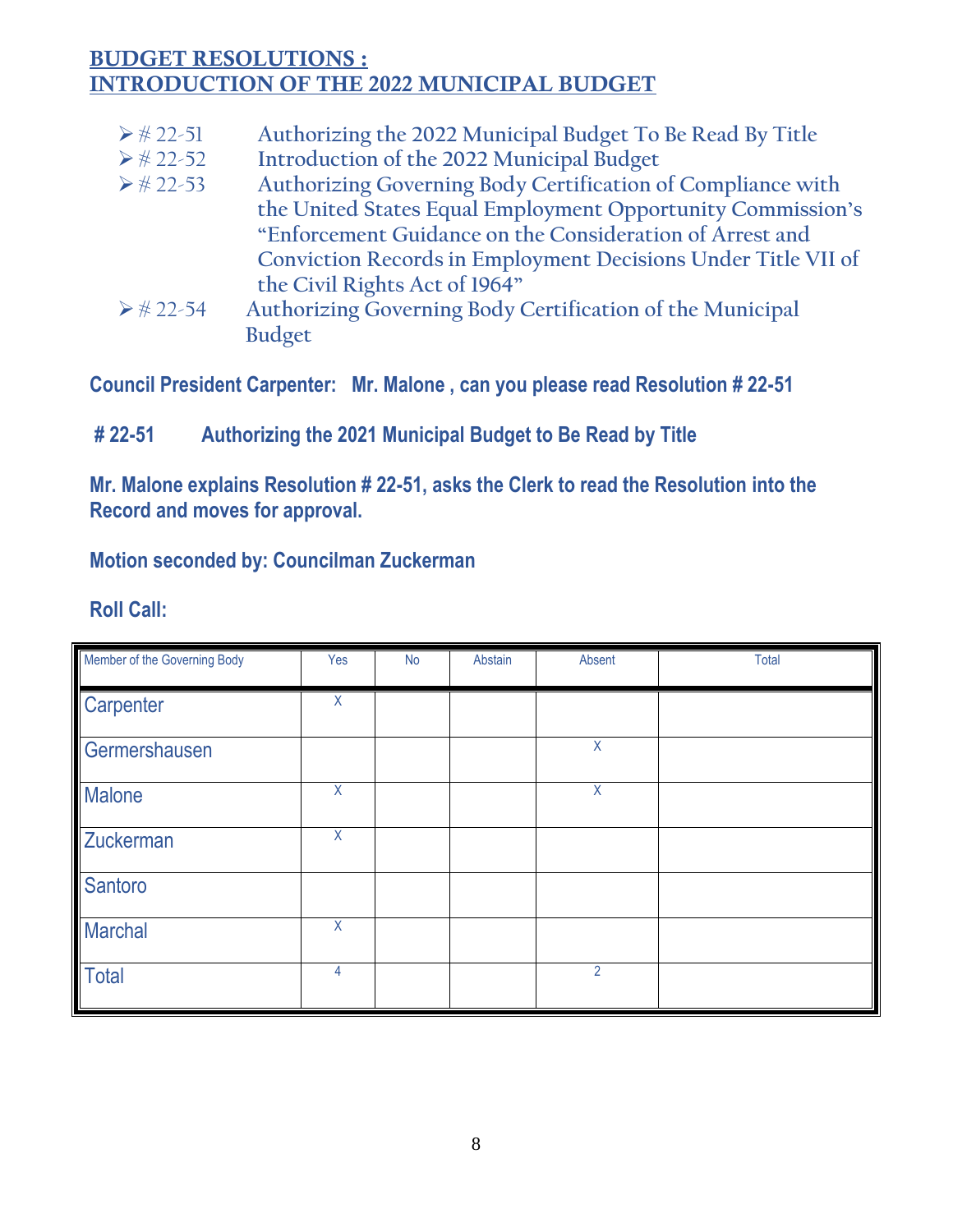**Council President Carpenter: Thank you Mr. Malone. We are going to move on the Introduction of the 2022 Municipal Budget. Mr. Malone would you kindly read that Resolution.**

#### **# 22-52 Introduction of the Municipal Budget**

#### **Mr. Malone reads Resolution # 22-52 in its entirety and moves for its approval.**

#### BOROUGH OF FLORHAM PARK RESOLUTION # 22-52 INTRODUCTION OF THE 2022 MUNICIPAL BUDGET

BE IT HEREBY RESOLVED by the Governing Body of the Borough of Florham Park, County of Morris, State of New Jersey that the following statements of revenue for 2022 appropriations shall constitute the local budget for the year 2022; and

The Governing Body of the Borough of Florham Park does hereby approve the following summary of the Budget for the Fiscal Year 2022:

| Municipal Appropriations within "CAPS"           |    | 16,827,644.00 |
|--------------------------------------------------|----|---------------|
| Municipal Appropriation excluded from "CAPS      |    | 4,493,944.88  |
| <b>Reserve for Uncollected Taxes</b>             | \$ | 1,586,335.00  |
| <b>Total General Appropriation</b>               | \$ | 22,907,923.88 |
| <b>Less Anticipated Non-Tax Revenue (Surplus</b> |    |               |
| Misc. Revenues, Receipts from delinquent taxes)  | S  | 6,662,223.88  |
| Difference: Amounts to be raised by Taxes        |    |               |
| For support Municipal Budget (as follows)        |    | 16,245,700.00 |
| (A) Local Tax for Municipal Purposes Including   |    |               |
| <b>Reserve for Uncollected Taxes</b>             |    | 15,003,073.37 |
| (B) Minimum Library Tax                          |    | 1,242,626.63  |

**BE IT FURTHER RESOLVED** by the Mayor and Council of the Borough of Florham Park, County of Morris, that a hearing on the Municipal Budget and Tax Resolution will be held in Borough Hall on April 21, 2022.

This Resolution shall take effect immediately.

#### **Motion seconded by Mr. Zuckerman**

#### **Roll Call:**

| Member of the Governing Body | Yes | No | Abstain | <b>Absent</b> | <b>Total</b> |
|------------------------------|-----|----|---------|---------------|--------------|
| Carpenter                    |     |    |         |               |              |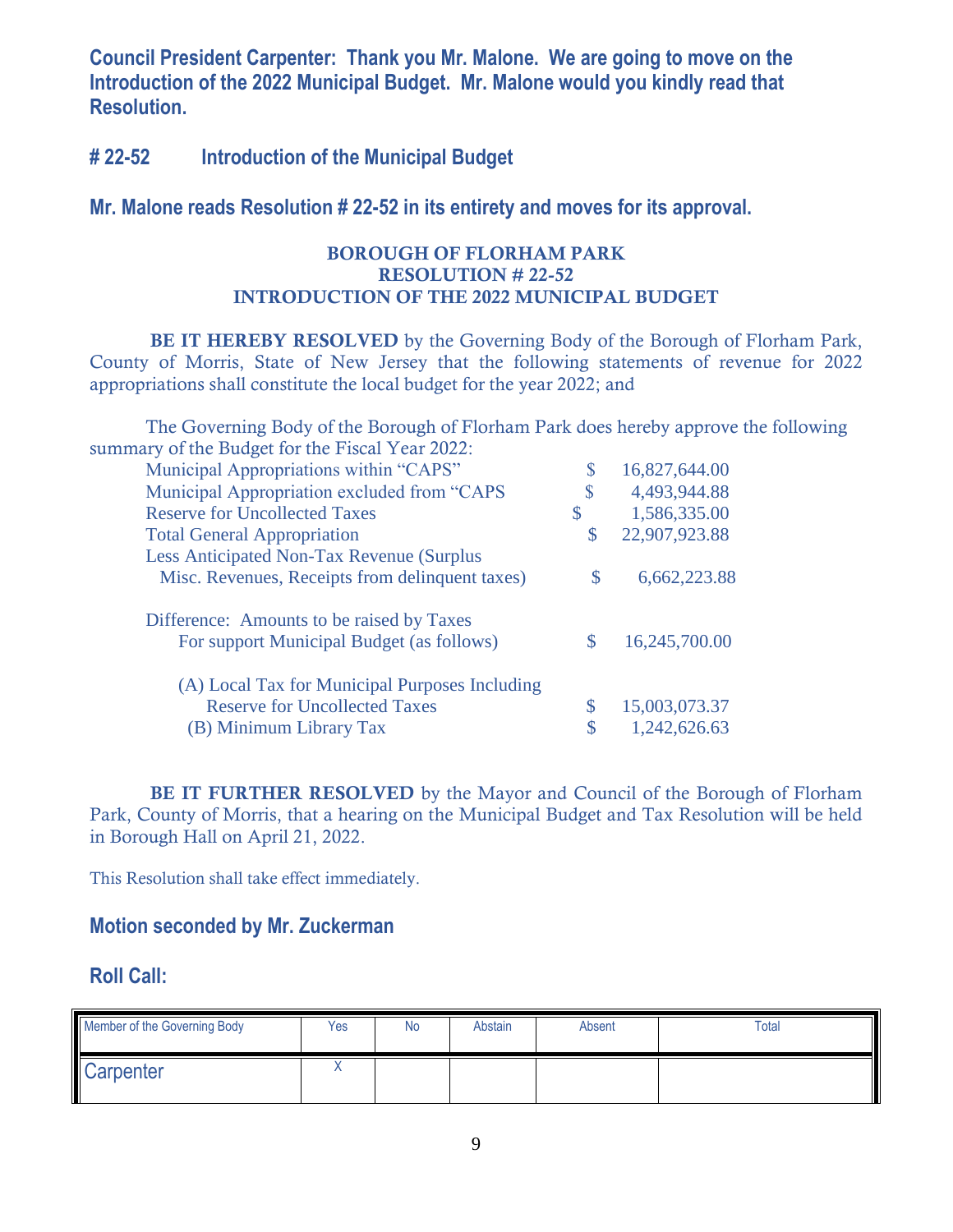| Germershausen  |   |  | X |  |
|----------------|---|--|---|--|
| <b>Malone</b>  | Χ |  | Χ |  |
| Zuckerman      | Χ |  |   |  |
| Santoro        |   |  |   |  |
| <b>Marchal</b> | X |  |   |  |
| Total          |   |  | 2 |  |

**Council President Carpenter: Mr. Malone , can you please read Resolution # 22-53**

## **# 22-53 Governing Body Certification of Compliance With Equal Opportunity Commissions on Enforcement Guidance**

**Mr. Malone explains Resolution # 22-53, asks the Clerk to read the Resolution into the Record and moves for approval.** 

**Motion seconded Mr. Zuckerman**

## **Roll Call:**

| Member of the Governing Body | Yes     | No | Abstain | Absent         | Total |
|------------------------------|---------|----|---------|----------------|-------|
| Carpenter                    | X       |    |         |                |       |
| Germershausen                |         |    |         | X              |       |
| <b>Malone</b>                | $\sf X$ |    |         |                |       |
| Zuckerman                    | X       |    |         |                |       |
| Santoro                      |         |    |         | $\sf X$        |       |
| <b>Marchal</b>               | $\sf X$ |    |         |                |       |
| Total                        | 4       |    |         | $\overline{2}$ |       |

 # 22-54 **Authorizing Governing Body Certification of the Municipal Budget**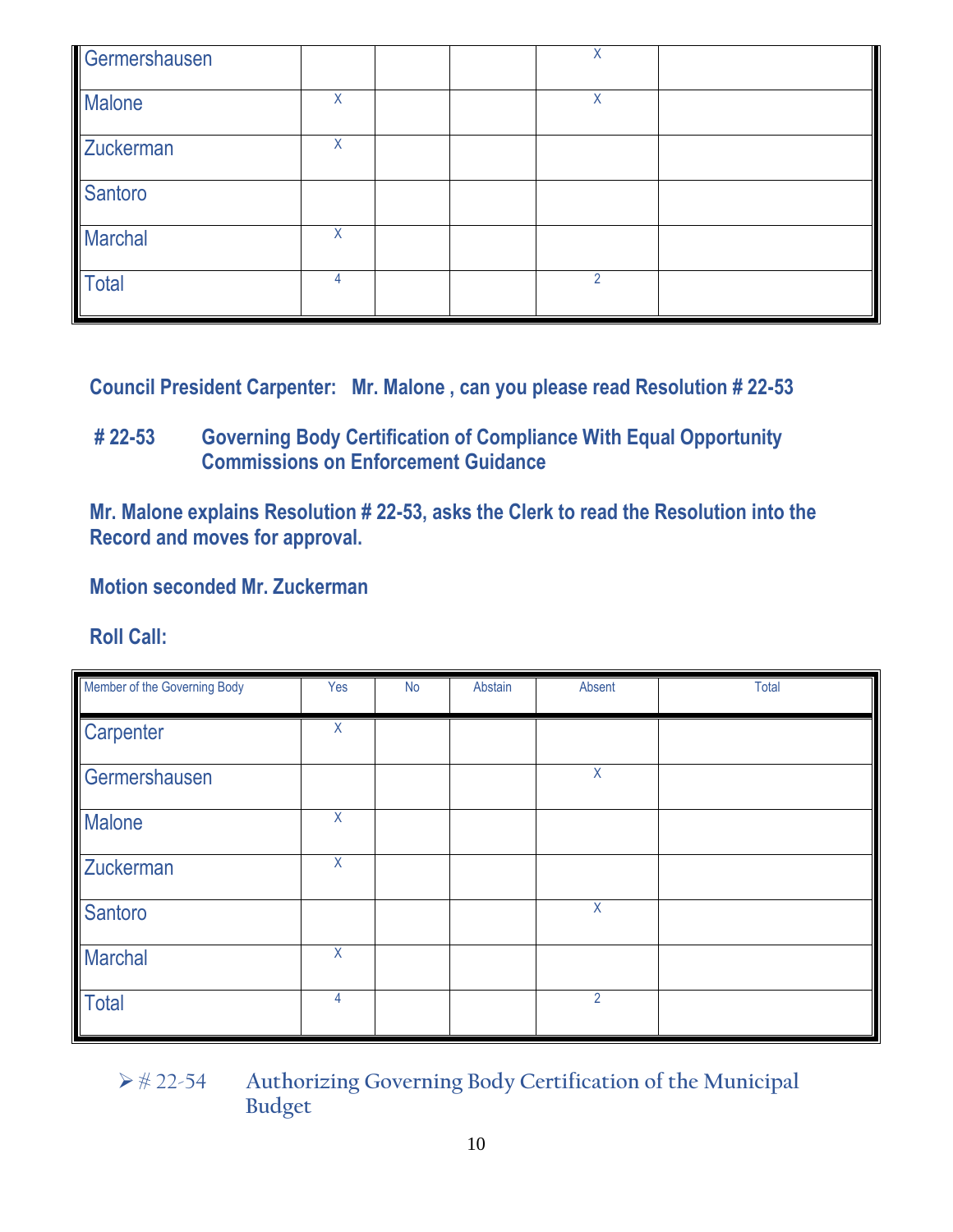**Council President Carpenter: Mr. Malone, can you please read Resolution # 22-54 for approval**

**Councilman Malone explains Resolution # 22-54 and moves for approval. He asks the Clerk to read the Resolution in its entirety and moves for approval**

**The motion was seconded by Councilman Zuckerman**

**Roll Call**

| Member of the Governing Body | Yes            | <b>No</b> | Abstain | Absent  | Total |
|------------------------------|----------------|-----------|---------|---------|-------|
| Carpenter                    | X              |           |         |         |       |
| Germershausen                |                |           |         | $\sf X$ |       |
| <b>Malone</b>                | $\overline{X}$ |           |         |         |       |
| Zuckerman                    | X              |           |         |         |       |
| Santoro                      |                |           |         | $\sf X$ |       |
| <b>Marchal</b>               | X              |           |         |         |       |
| <b>Total</b>                 | 4              |           |         | 6       |       |

## ORDINANCES FOR 2ND READING - FINAL ADOPTION

 **#** 22-3Amending & Supplementing Section 34 of Chapter 238 Entitled "Vehicles and off and Traffic-Stop Intersections"

# **PUBLIC HEARING - ORDINANCE # 22-3**

**Council President Carpenter** asks **Councilman Marchal** to proceed with the Public Hearing regarding Ordinance  $\frac{4}{22-3}$ 

**Councilman Marchal reads the Title of** Ordinance # 22-3 entitled:

#### **BOROUGH OF FLORHAM PARK ORDINANCE #22-3**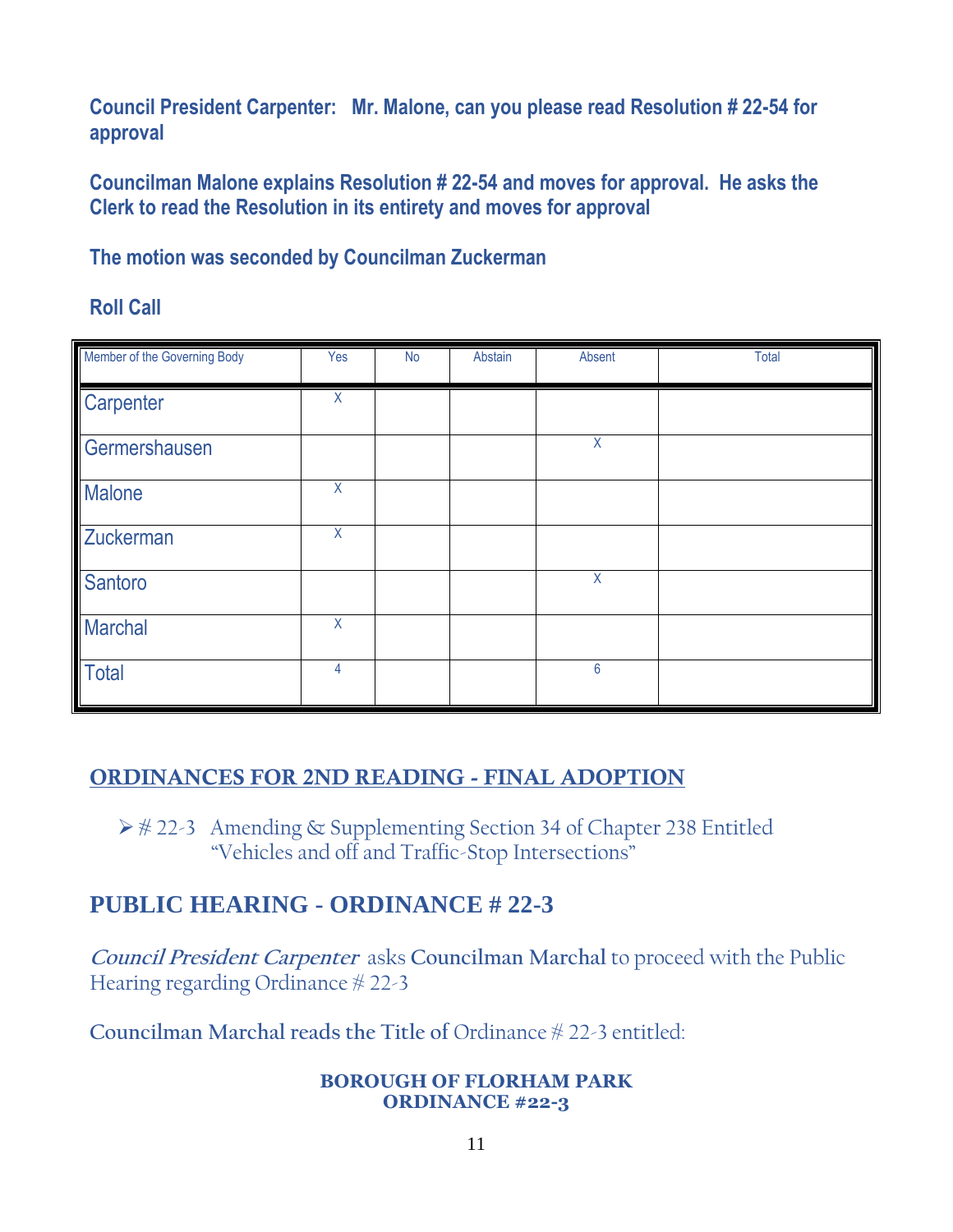AN ORDINANCE OF THE MAYOR AND BOROUGH COUNCIL OF THE BOROUGH OF FLORHAM PARK, IN THE COUNTY OF MORRIS, STATE OF NEW JERSEY, AMENDING AND SUPPLEMENTING SECTION 24 OF CHAPTER 238 ENTITLED "VEHICLES AND TRAFFIC - STOP INTERSECTIONS".

This Ordinance was introduced and passed on 1st reading at a Council meeting held on February 17, 2022 and is being presented for a public hearing and final adoption this evening.

**Council President Carpenter:** Mrs. Lang, will you please read a summary of the legal notice?

#### **Mrs. Lang:**

A legal notice was published to inform the Public that Ordinance  $\frac{4}{3}$  22-23 was introduced and adopted on 1st reading at a Meeting held on February 17, 2022 and that a public hearing would be held at 6:30 p.m. prevailing time on March 17, 2022 for consideration of final adoption by the Governing Body. Copies were made available to the general public and posted in accordance with the law.

**Council President Carpenter:** The meeting is now open for a public hearing on the Ordinance and any taxpayer of the Borough or any party or any interested parties may be heard.

**Council President Carpenter:** I will now close the meeting to the Public.

**Councilman Marchal:** I offer the following Resolution and move its adoption. I hereby resolve that this Ordinance as read by title on Second Reading be adopted and finally passed.

**Councilperson** Zuckerman seconds the motion.

Roll call:

| Council Member | Aye | Nav | Abstain | Absent | Comments |
|----------------|-----|-----|---------|--------|----------|
| Carpenter      |     |     |         |        |          |
| Germershausen  |     |     |         |        |          |
| Malone         |     |     |         |        |          |
| Zuckerman      |     |     |         |        |          |
| Santoro        |     |     |         | X      |          |
| Marchal        |     |     |         |        |          |
| Total          |     |     |         |        |          |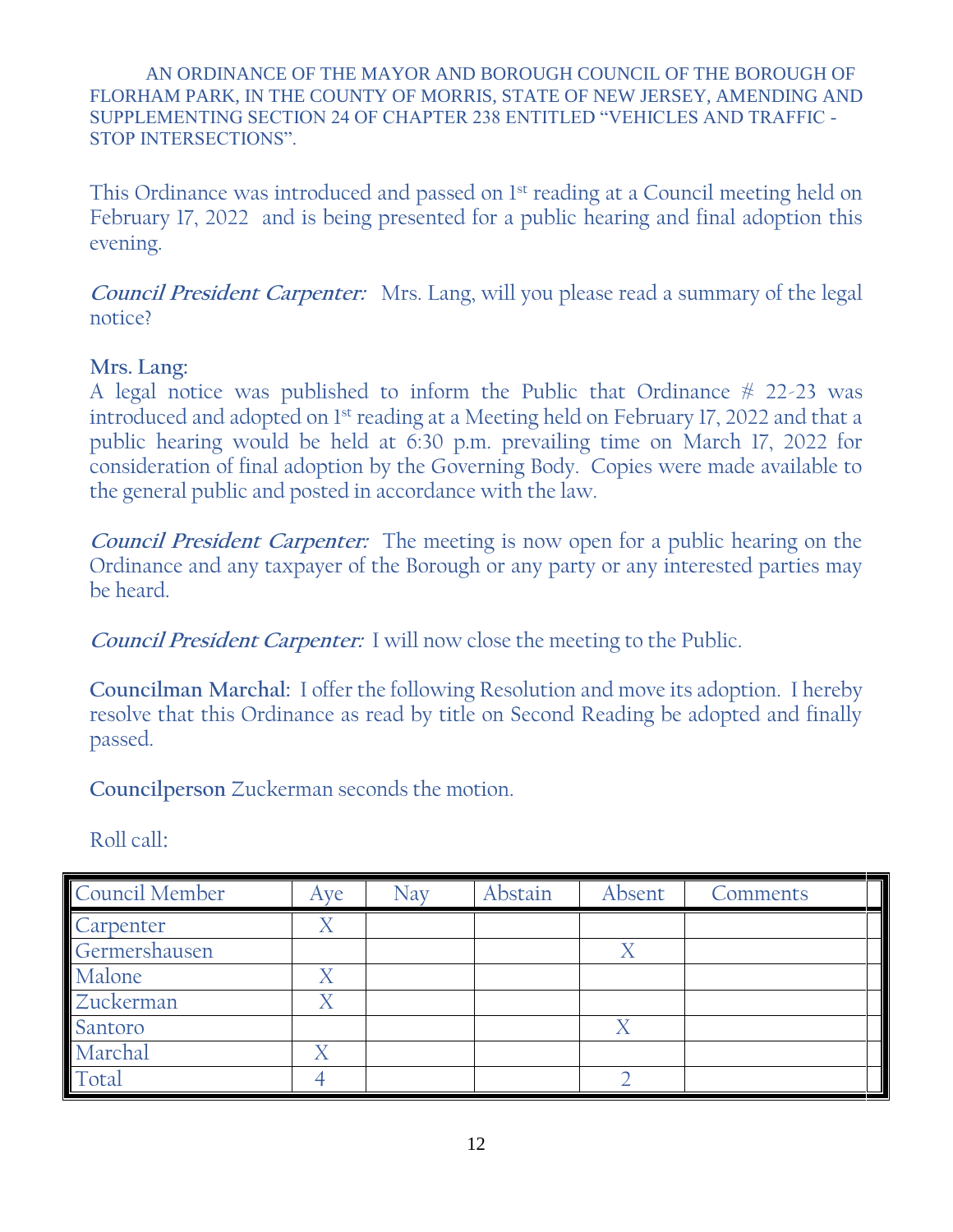**Council President Carpenter :** I declare this Ordinance adopted and finally passed. I hereby request the Borough Clerk to publish the proper notice of this adoption in the newspaper and to record the Ordinance in the proper places.

 $\triangleright$  # 22-4 To Revise Chapter 216, Municipal Pool Registration Fees

# **PUBLIC HEARING - ORDINANCE # 22-4**

**Council President Carpenter** asks **Councilman Zuckerman** to proceed with the Public Hearing regarding Ordinance  $\frac{4}{22}$ -4

**Councilman Zuckerman reads the Title of** Ordinance # 22-4 entitled:

#### **BOROUGH OF FLORHAM PARK ORDINANCE # 22-4 AN ORDINANCE AMENDING CHAPTER 216 OF THE REVISED GENERAL ORDINANCES OF THE BOROUGH OF FLORHAM PARK TO REVISE REGISTRATION FEES FOR THE 2022 FLORHAM PARK MUNICIPAL POOL**

This Ordinance was introduced and passed on 1<sup>st</sup> reading at a Council meeting held on February 17, 2022 and is being presented for a public hearing and final adoption this evening.

**Council President Carpenter** Mrs. Lang, will you please read a summary of the legal notice?

## **Mrs. Lang:**

A legal notice was published to inform the Public that Ordinance  $# 22-23$  was introduced and adopted on 1st reading at a Meeting held on February 17, 2022 and that a public hearing would be held at 6:30 p.m. prevailing time on March 17, 2022 for consideration of final adoption by the Governing Body. Copies were made available to the general public and posted in accordance with the law.

**Council Meeting Carpenter** The meeting is now open for a public hearing on the Ordinance and any taxpayer of the Borough or any party or any interested parties may be heard.

**Council Meeting Carpenter:** I will now close the meeting to the Public.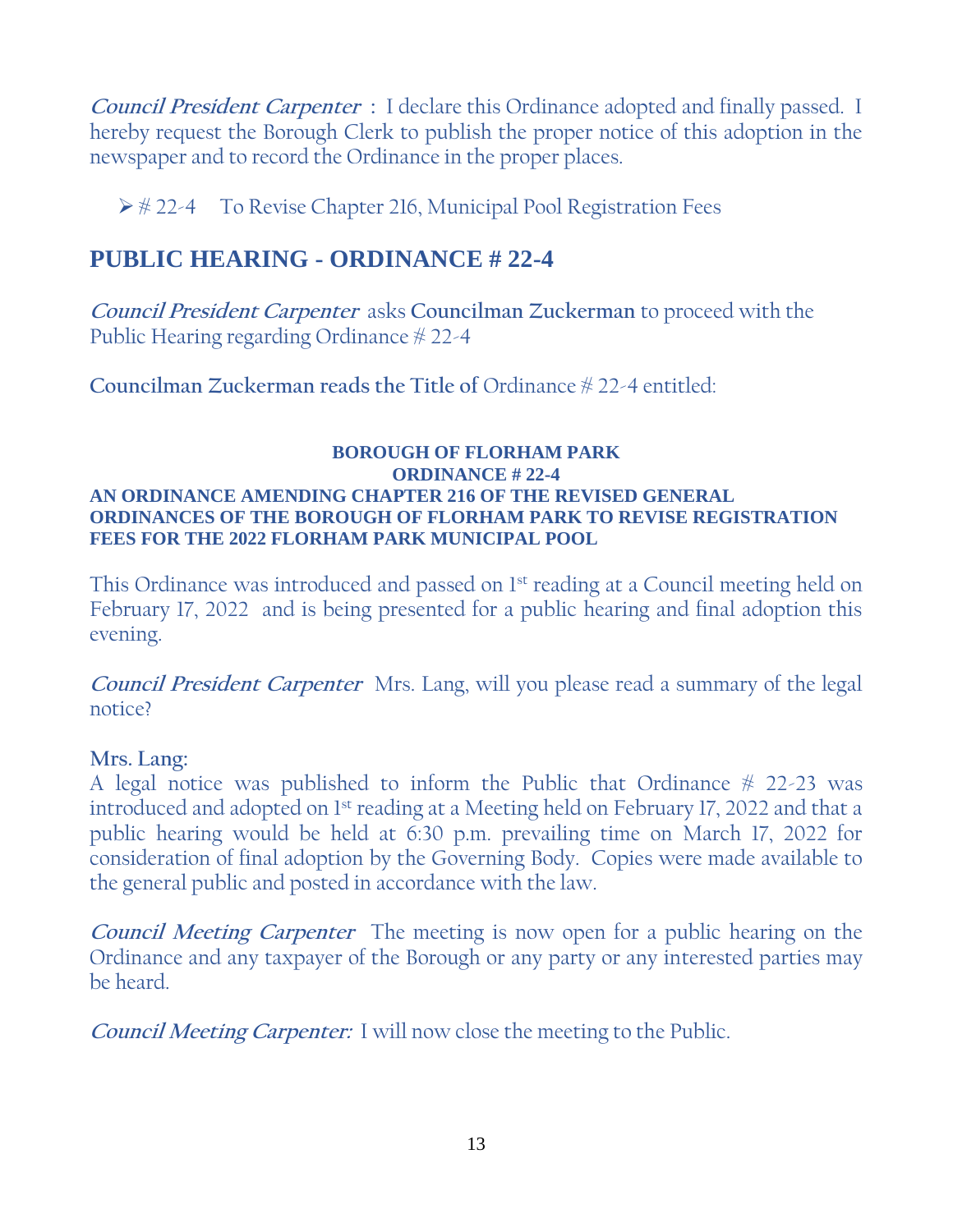**Councilman Zuckerman** I offer the following Resolution and move its adoption. I hereby resolve that this Ordinance as read by title on Second Reading be adopted and finally passed.

| Council Member | Aye                   | Nav | Abstain | Absent         | Comments |
|----------------|-----------------------|-----|---------|----------------|----------|
| Carpenter      |                       |     |         |                |          |
| Germershausen  |                       |     |         | $\overline{X}$ |          |
| Malone         |                       |     |         |                |          |
| Zuckerman      |                       |     |         |                |          |
| Santoro        |                       |     |         |                |          |
| Marchal        | $\overline{\text{X}}$ |     |         |                |          |
| Total          |                       |     |         |                |          |

**Councilperson** Malone seconds the motion. Roll call:

**Council President Carpenter:** I declare the Ordinance adopted and ask Borough Clerk to publish the proper notice of this adoption in the newspaper and to record the Ordinance in the proper places.

## ▶ # 22-5 To Provide For General Capital Projects, Enumerated with-Pool Capital Improvement Fund

# **PUBLIC HEARING - ORDINANCE # 22-5**

**Council President Carpenter:** asks **Councilman Zuckerman** to proceed with the Public Hearing regarding Ordinance  $\frac{4}{22}$ -5

**Councilman Zuckerman reads the Title of** Ordinance # 22-5 entitled:

#### **BOROUGH OF FLORHAM PARK MORRIS COUNTY, NEW JERSEY ORDINANCE # 22-5**

#### **AN ORDINANCE TO PROVIDE FOR GENERAL CAPITAL PROJECTS ENUMERATED WITHIN FOR THE BOROUGH OF FLORHAM PARK, COUNTY OF MORRIS AND TO PROVIDE FOR THE FUNDING THEREOF**

This Ordinance was introduced and passed on 1<sup>st</sup> reading at a Council meeting held on February 17, 2022 and is being presented for a public hearing and final adoption this evening.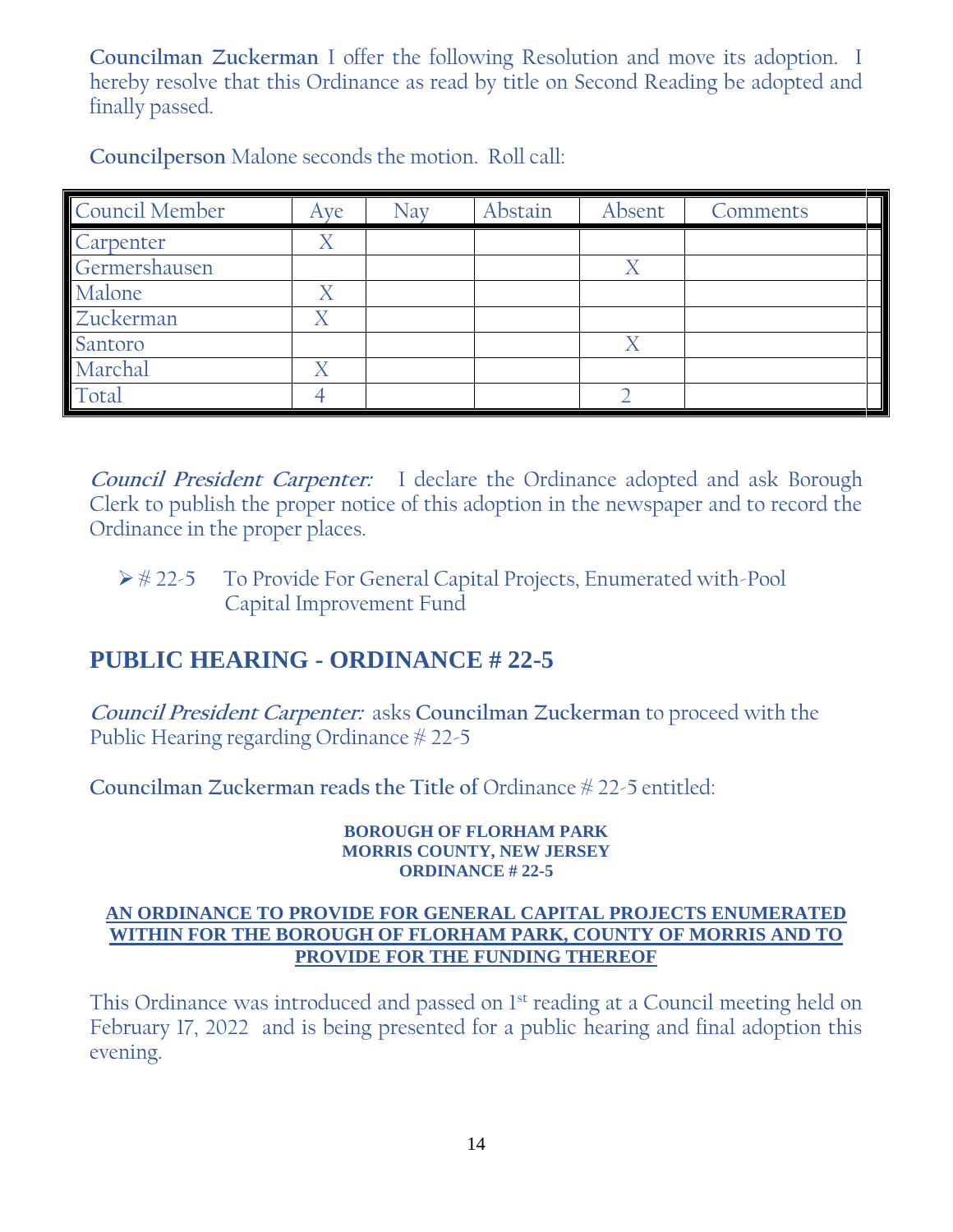**Council President Carpenter:** Mrs. Lang, will you please read a summary of the legal notice?

### **Mrs. Lang:**

A legal notice was published to inform the Public that Ordinance  $# 22-23$  was introduced and adopted on 1st reading at a Meeting held on February 17, 2022 and that a public hearing would be held at 6:30 p.m. prevailing time on March 17, 2022 for consideration of final adoption by the Governing Body. Copies were made available to the general public and posted in accordance with the law.

**Council President Carpenter:** The meeting is now open for a public hearing on the Ordinance and any taxpayer of the Borough or any party or any interested parties may be heard.

**Council President Carpenter: :** Seeing none. I will now close the meeting to the Public.

**Councilman Zuckerman** I offer the following Resolution and move its adoption. I hereby resolve that this Ordinance as read by title on Second Reading be adopted and finally passed.

**Councilperson** Marchal seconds the motion.

| Council Member | Aye | Nav | Abstain | Absent | Comments |
|----------------|-----|-----|---------|--------|----------|
| Carpenter      |     |     |         |        |          |
| Germershausen  |     |     |         |        |          |
| Malone         |     |     |         |        |          |
| Zuckerman      |     |     |         |        |          |
| Santoro        |     |     |         |        |          |
| Marchal        |     |     |         |        |          |
| Total          |     |     |         |        |          |

Roll call:

**Council President Carpenter:** I declare this Ordinance adopted and finally passed. I hereby request the Borough Clerk to publish the proper notice of this adoption in the newspaper and to record the Ordinance in the proper places.

 $\triangleright \# 22-6$  Authorizing Fully Funded Open Space

# **PUBLIC HEARING - ORDINANCE # 22-6**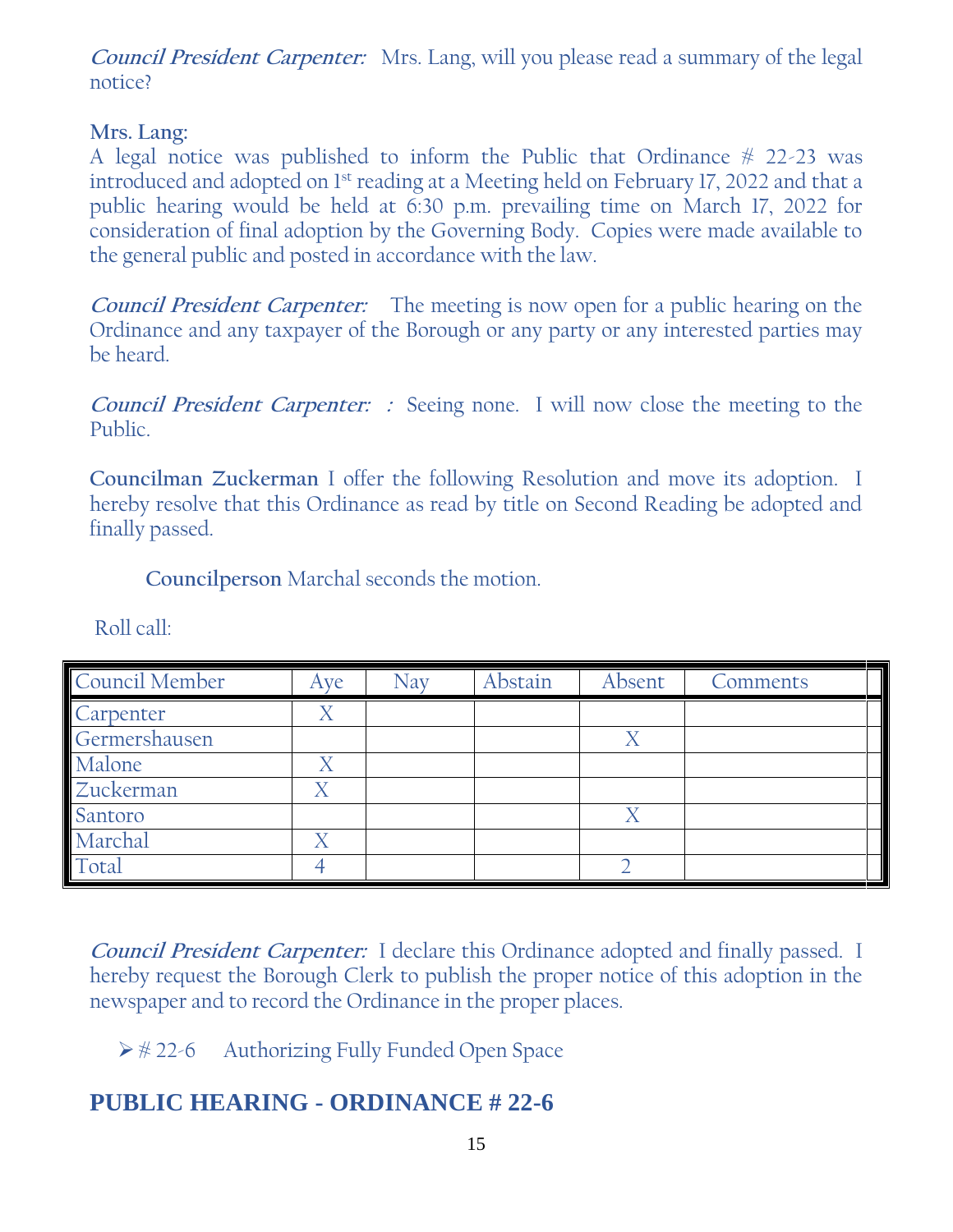**Council President Carpenter:** asks **Councilman Malone** to proceed with the Public Hearing regarding Ordinance # 22-6

**Councilman Malone reads the Title of** Ordinance # 22-6 entitled:

#### **BOROUGH OF FLORHAM PARK MORRIS COUNTY, NEW JERSEY ORDINANCE # 22-6**

#### **AN ORDINANCE TO PROVIDE FOR FUNDING FOR AN UPDATED OPEN SPACE AND RECREATION PLAN ENUMERATED WITHIN FOR THE BOROUGH OF FLORHAM PARK, COUNTY OF MORRIS AND TO PROVIDE FOR THE FUNDING THEREOF**

This Ordinance was introduced and passed on 1<sup>st</sup> reading at a Council meeting held on February 17, 2022 and is being presented for a public hearing and final adoption this evening.

**Council President Carpenter:** Mrs. Lang, will you please read a summary of the legal notice?

### **Mrs. Lang:**

A legal notice was published to inform the Public that Ordinance  $\frac{4}{3}$  22-6 was introduced and adopted on 1<sup>st</sup> reading at a Meeting held on February 17, 2022 and that a public hearing would be held at 6:30 p.m. prevailing time on March 17, 2022 for consideration of final adoption by the Governing Body. Copies were made available to the general public and posted in accordance with the law.

**Council President Carpenter:** The meeting is now open for a public hearing on the Ordinance and any taxpayer of the Borough or any party or any interested parties may be heard.

**Council President Carpenter: Seeing none,** I will now close the meeting to the Public.

**Councilman Malone:** I offer the following Resolution and move its adoption. I hereby resolve that this Ordinance as read by title on Second Reading be adopted and finally passed.

**Councilperson** Marchal seconds the motion. Roll call: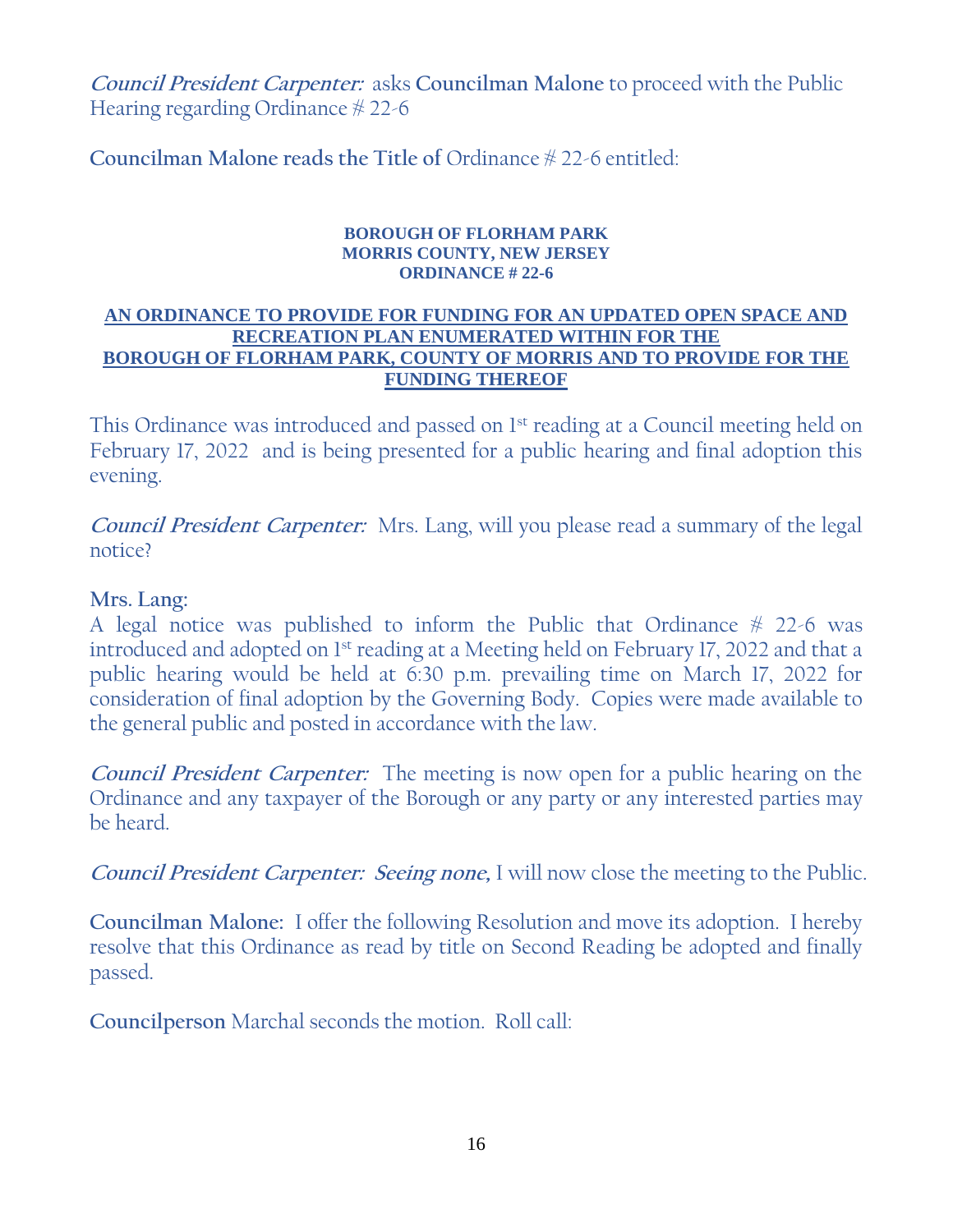| Council Member | Ave | Nav | Abstain | Absent | Comments |
|----------------|-----|-----|---------|--------|----------|
| Carpenter      |     |     |         |        |          |
| Germershausen  |     |     |         |        |          |
| Malone         |     |     |         |        |          |
| Zuckerman      |     |     |         |        |          |
| Santoro        |     |     |         |        |          |
| Marchal        |     |     |         |        |          |
| Total          |     |     |         |        |          |

**Council President Carpenter:** I declare this Ordinance adopted and finally passed. I hereby request the Borough Clerk to publish the proper notice of this adoption in the newspaper and to record the Ordinance in the proper place

 $\triangleright\#22$ -7 Authorizing Revising of Summer Program Fees

# **PUBLIC HEARING - ORDINANCE # 22-7**

**Council President Carpenter:** asks **Councilman Malone** to proceed with the Public Hearing regarding Ordinance  $\frac{4}{22}$ -7

**Councilman Malone reads the Title of** Ordinance # 22-7 entitled:

#### **BOROUGH OF FLORHAM PARK MORRIS COUNTY, NEW JERSEY ORDINANCE # 22-7**

#### **AN ORDINANCE ESTABLISHING SUMMER PROGRAM FEES FOR THE YEAR 2022 IN THE BOROUGH OF FLORHAM PARK**

This Ordinance was introduced and passed on 1<sup>st</sup> reading at a Council meeting held on February 17, 2022 and is being presented for a public hearing and final adoption this evening.

**Council President Carpenter:** Mrs. Lang will you please read a summary of the legal notice?

#### **Mrs. Lang:**

A legal notice was published to inform the Public that Ordinance  $\frac{4}{3}$  22-23 was introduced and adopted on 1st reading at a Meeting held on February 17, 2022 and that a public hearing would be held at 6:30 p.m. prevailing time on March 17, 2022 for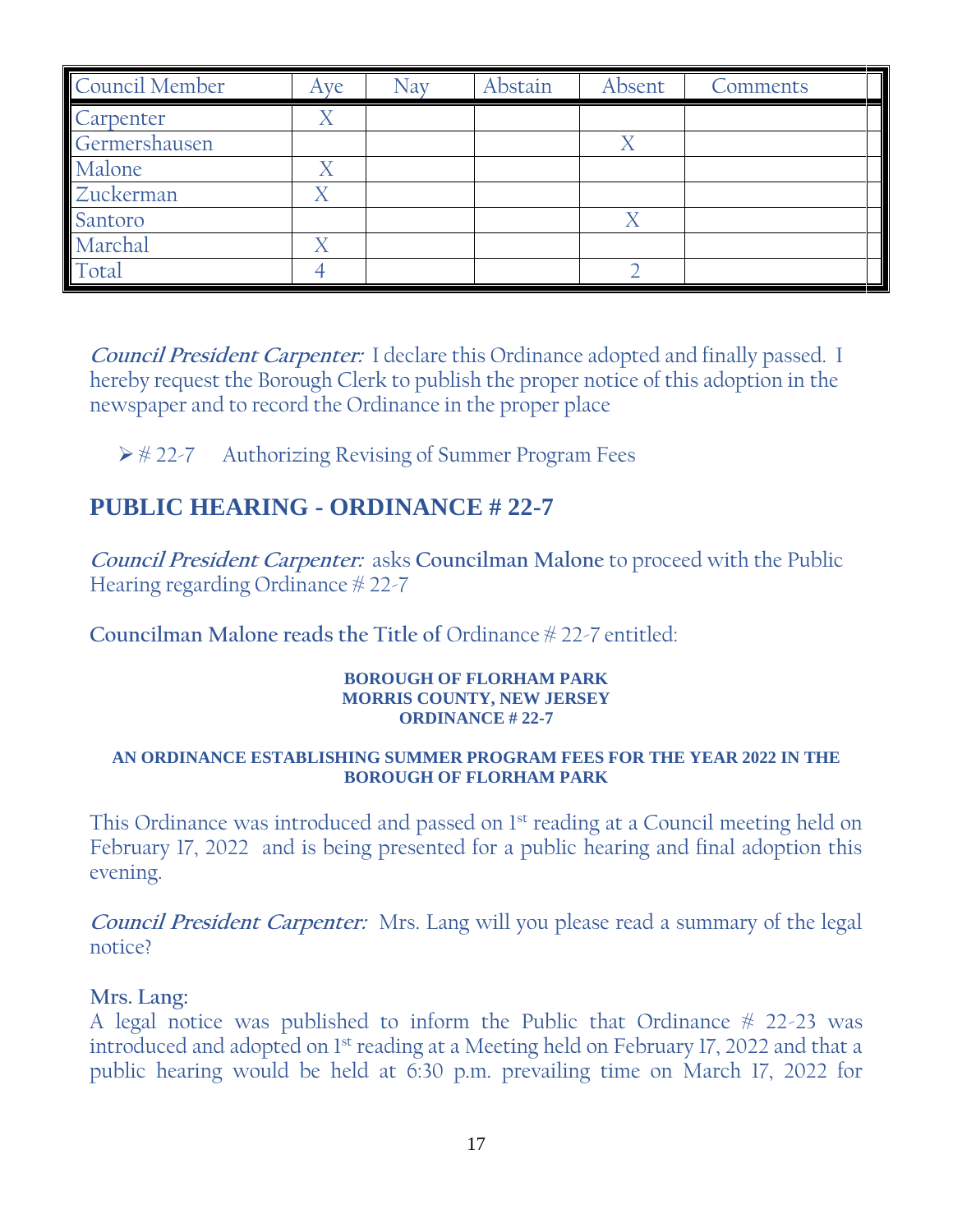consideration of final adoption by the Governing Body. Copies were made available to the general public and posted in accordance with the law.

**Council President Carpenter:** The meeting is now open for a public hearing on the Ordinance and any taxpayer of the Borough or any party or any interested parties may be heard.

**Council President Carpenter:** I will now close the meeting to the Public.

**Councilman Malone:** I offer the following Resolution and move its adoption. I hereby resolve that this Ordinance as read by title on Second Reading be adopted and finally passed.

**Councilperson** Marchal seconds the motion. Roll call

| Council Member | Ave . | <b>Nav</b> | Abstain | Absent | Comments |
|----------------|-------|------------|---------|--------|----------|
| Carpenter      |       |            |         |        |          |
| Germershausen  |       |            |         |        |          |
| Malone         |       |            |         |        |          |
| Zuckerman      |       |            |         |        |          |
| Santoro        |       |            |         | Δ      |          |
| Marchal        |       |            |         |        |          |
| Total          |       |            |         |        |          |

**Council President Carpenter:** I declare this Ordinance adopted and finally passed. I hereby request the Borough Clerk to publish the proper notice of this adoption in the newspaper and to record the Ordinance in the proper places.

## ORDINANCES FOR INTRODUCTION – FIRST READING

▶ #22-9 An Ordinance To Provide For General Capital Projects Enumerated Within For The Borough Of Florham Park

**Council President Carpenter** asks **Councilman Malone to** introduce Ordinance **# 22-9**

**Councilman Malone** reads Ordinance **# 22-9** by title as follows:

**► #22-9** An Ordinance To Provide For General Capital Projects Enumerated Within For The Borough Of Florham Park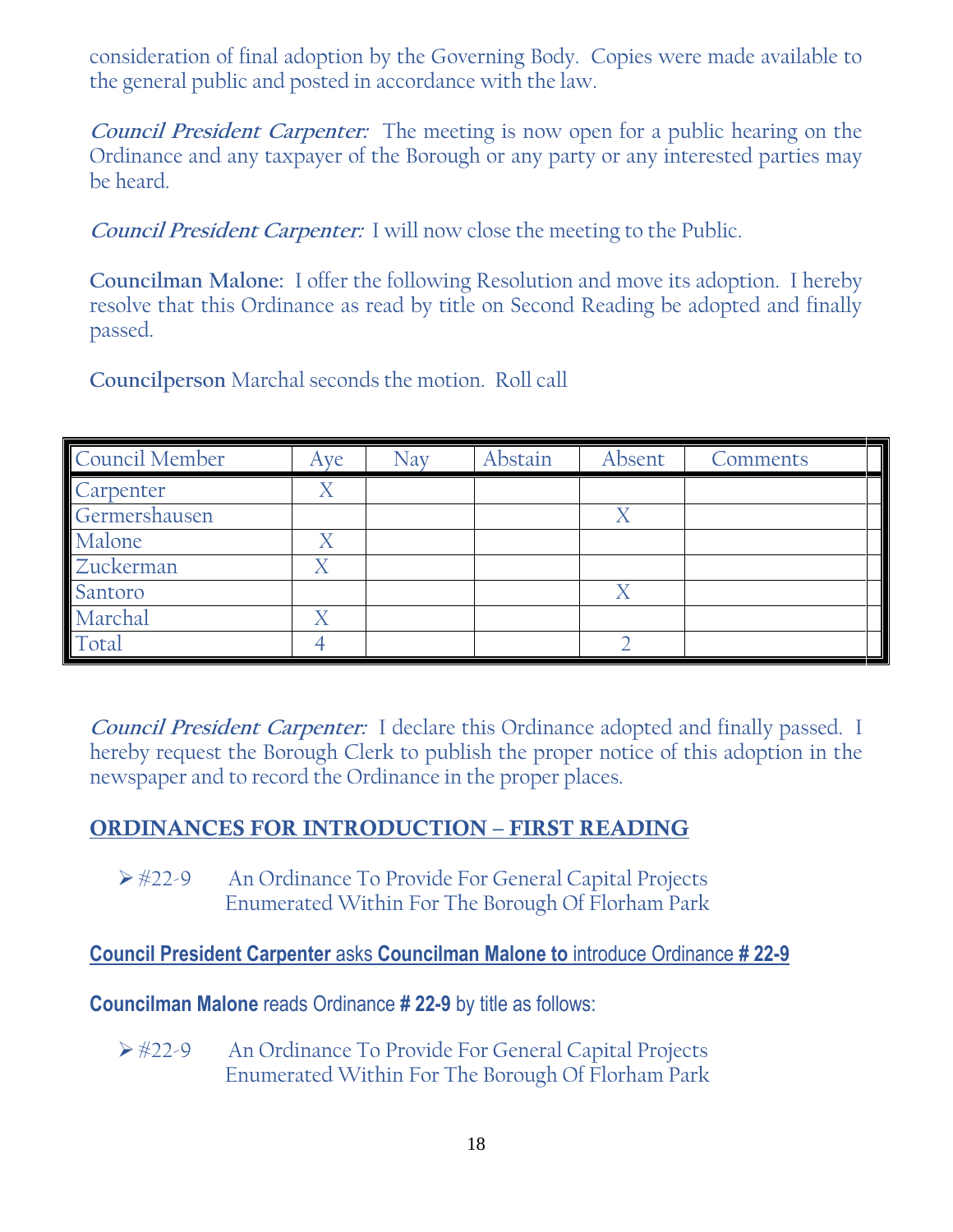**Councilman Malone** explains the Ordinance & moves for adoption on 1st Reading.

Council Person Zuckerman seconds the motion

| Council Member | Ave | Nav | Abstain | Absent | Comments |
|----------------|-----|-----|---------|--------|----------|
| Carpenter      |     |     |         |        |          |
| Germershausen  |     |     |         |        |          |
| Malone         |     |     |         |        |          |
| Zuckerman      |     |     |         |        |          |
| Santoro        |     |     |         | Χ      |          |
| Marchal        |     |     |         |        |          |
| Total          |     |     |         |        |          |

#### **Councilman Malone states:**

**WHEREAS,** the above Ordinance was introduced, read by title at this Council Meeting held on March 17, 2022, and passed on first reading;

**NOW, THEREFORE, BE IT HEREBY RESOLVED** that at a council meeting to be held on April 21, 2022 at 6:30 p.m. prevailing time, at a duly advertised meeting, this Council will further consider this Ordinance for a second reading and final passage.

**AND BE IT FURTHER RESOLVED** that the Clerk of this Borough is hereby requested to publish the proper notice thereof, including the Ordinance, post the Ordinance on the bulletin board in the Municipal Building and make copies available to members of the general public.

**Councilman Malone:** I hereby move for approval of this Ordinance on 1<sup>st</sup> reading.

**Councilperson** Zuckerman seconds the motion.

Council President Carpenter asks the Clerk for a roll call.

| <b>Council Member</b> | Ave | Nav | Abstain | Absent | Comments |
|-----------------------|-----|-----|---------|--------|----------|
| Carpenter             |     |     |         |        |          |
| Germershausen         |     |     |         |        |          |
| Malone                |     |     |         |        |          |
| Zuckerman             |     |     |         |        |          |
| Santoro               |     |     |         |        |          |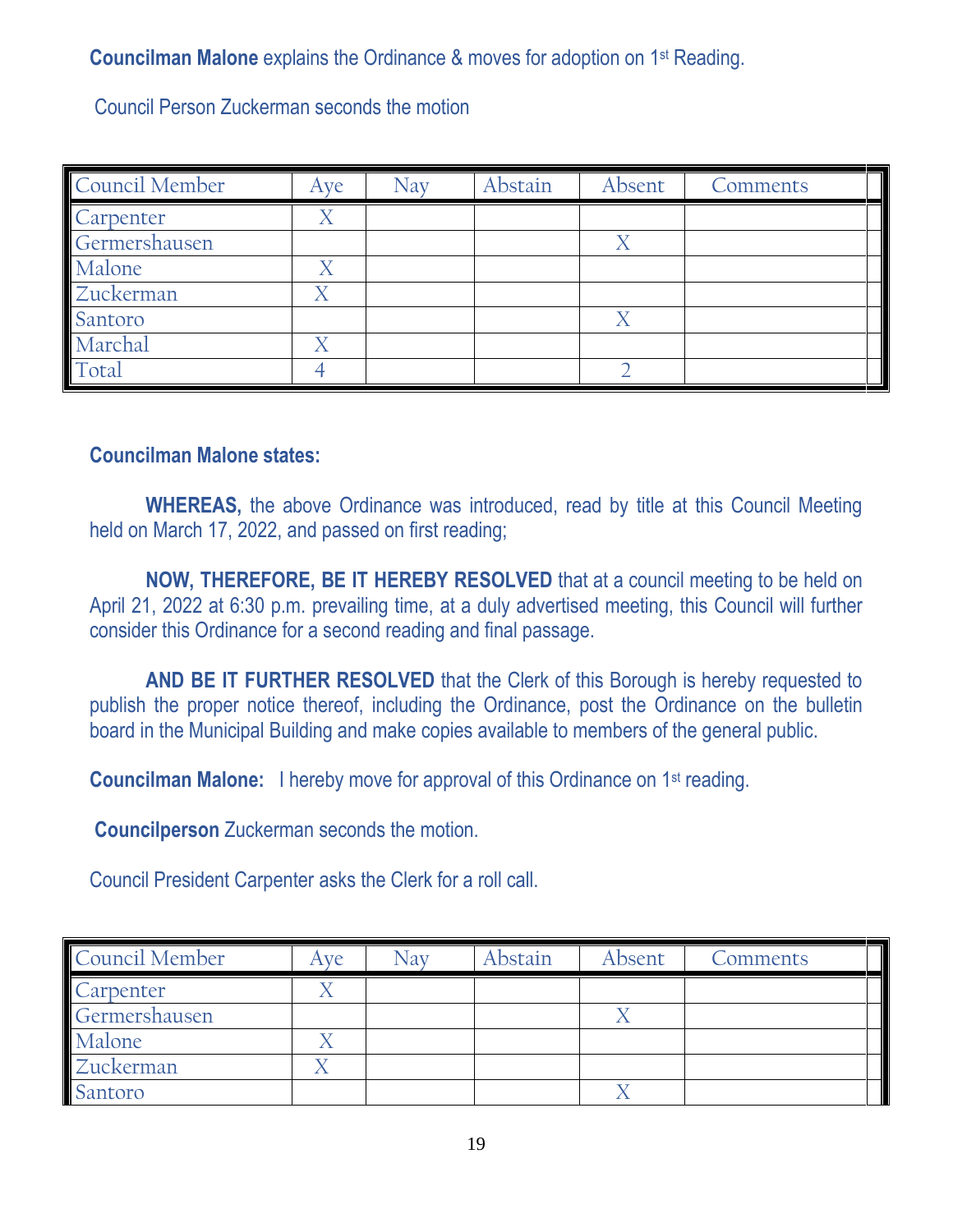| ہ ما<br>$\sim$<br>CHAI<br>TMT |  |  | Τ<br>Ш |
|-------------------------------|--|--|--------|
| $\overline{ }$<br>uu.<br>-    |  |  |        |

## CONSENT AGENDA RESOLUTIONS

 $\triangleright$  # 22-50 Authorizing the Developer's Agreement between Florham Park Borough and Palmont Associates, LLC, 147

**Councilman Marchal:** I would like to make a motion to approve the Resolutions listed under the "Consent Agenda" via a single motion of the Council. I will ask the Borough Clerk to read those Resolutions into the record. So moved.

The motion was seconded by Councilman Zuckerman

| Council Member | Aye | <b>Nav</b> | Abstain | Absent | Comments |
|----------------|-----|------------|---------|--------|----------|
| Carpenter      |     |            |         |        |          |
| Germershausen  |     |            |         | Χ      |          |
| Malone         |     |            |         |        |          |
| Zuckerman      |     |            |         |        |          |
| Santoro        |     |            |         |        |          |
| Marchal        |     |            |         |        |          |
| Total          |     |            |         |        |          |

## PAYMENT OF VOUCHERS:

Councilman Malone made a motion to pay vouchers in the amount of \$1,1,07,981.33. The motion was seconded by Councilman Marchal.

| Council Member | Ave                   | Nav | Abstain | Absent            | Comments |
|----------------|-----------------------|-----|---------|-------------------|----------|
| Carpenter      |                       |     |         |                   |          |
| Germershausen  |                       |     |         | $\rm\overline{X}$ |          |
| Malone         |                       |     |         |                   |          |
| Zuckerman      |                       |     |         |                   |          |
| Santoro        |                       |     |         | X                 |          |
| Marchal        | $\boldsymbol{\nabla}$ |     |         |                   |          |
| Total          |                       |     |         |                   |          |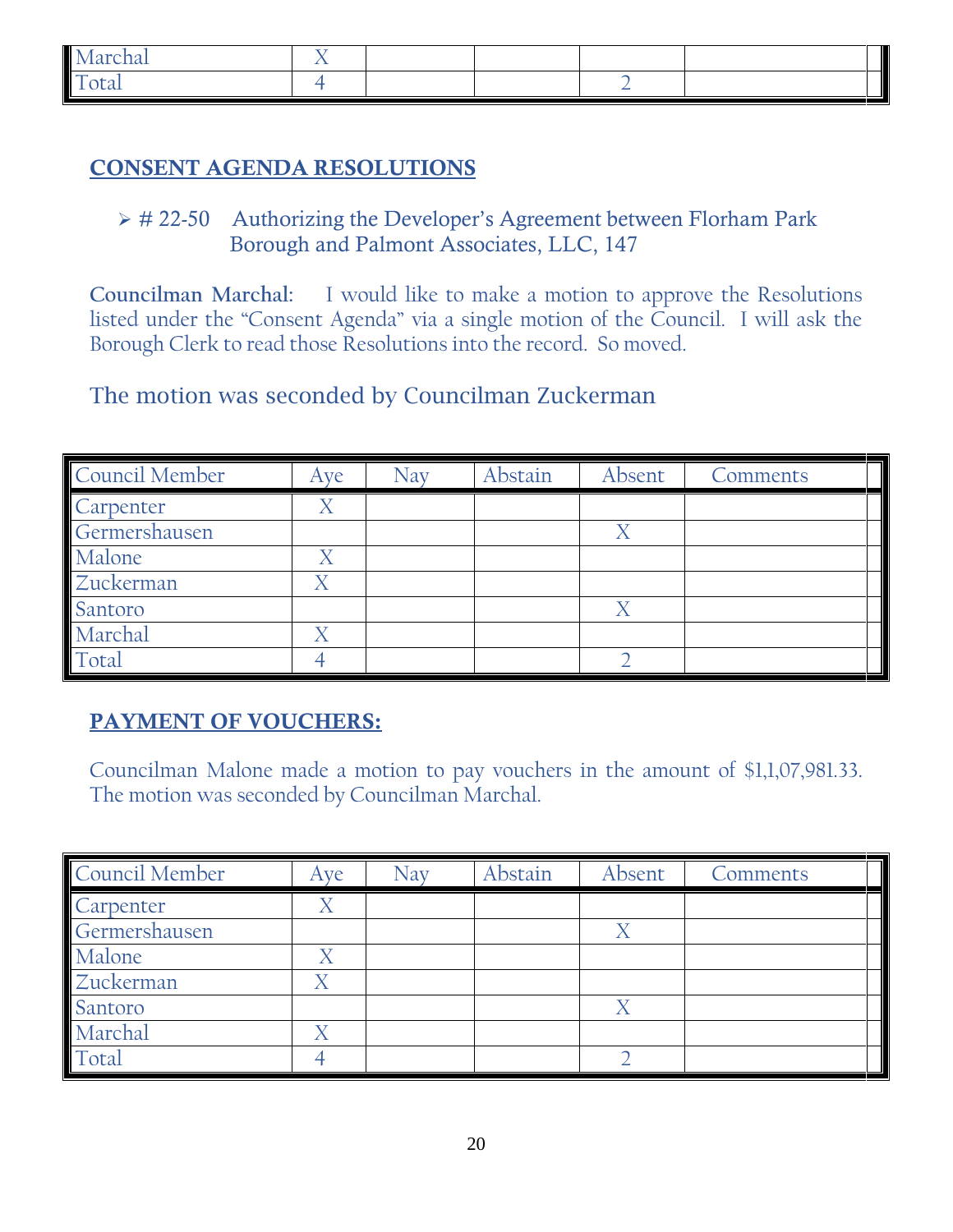## **PRIVILEGE OF THE FLOOR**

Council President Carpenter opened the meeting to the public.

The following members of the public wished to be heard:

## **Jenn McDonald, 26 Afton Drive**

Mrs. McDonald was in the ask the Council if there was any updates on the sidewalks and designated walking paths.

She stated that she had two petitions going with residents on surrounding streets who would like to have lighting and sidewalks.

Council President Carpenter thanked her for coming in. Mr. Carpenter stated that they have had conversations with Mr. Huyler who was going to evaluate it from a safety perspective.

Borough Engineer Mike Sgaramella estimated that it would cost about \$180,000 to put sidewalks in the area Mrs. McDonald was referring to.

Council President Carpenter stated that is a lot of money and has to be considered with the whole Capital plan; however please know that your actions have been impetus to create actions within the Borough with regard to this issue. Your concern has not fallen on deaf ears.

Councilman Malone stated that in the 1970;s and 1980's his Dad championed East Madison and Sherbrooke. It later became a bike path and later sidewalks were put there. Councilan Malone stated that Mayor Mark Taylor's mother who worked for the newspaper wrote about it. So I just wanted to say we hear you and just ask you have a little patience. Councilman Malone stated that although you are welcome to, you don't need to come to every meeting, we will be working on it.

Councilman Marchal stated that he appreciates all the work that was done with regard to this issue. My son comes up Afton from Ridgedale every day after school. It's nice to see a resident that cares.

## **John Winters, 32 Brooklake Road**

Mr. Winters had a few questions on various items on the agenda, that were answered by the Council.